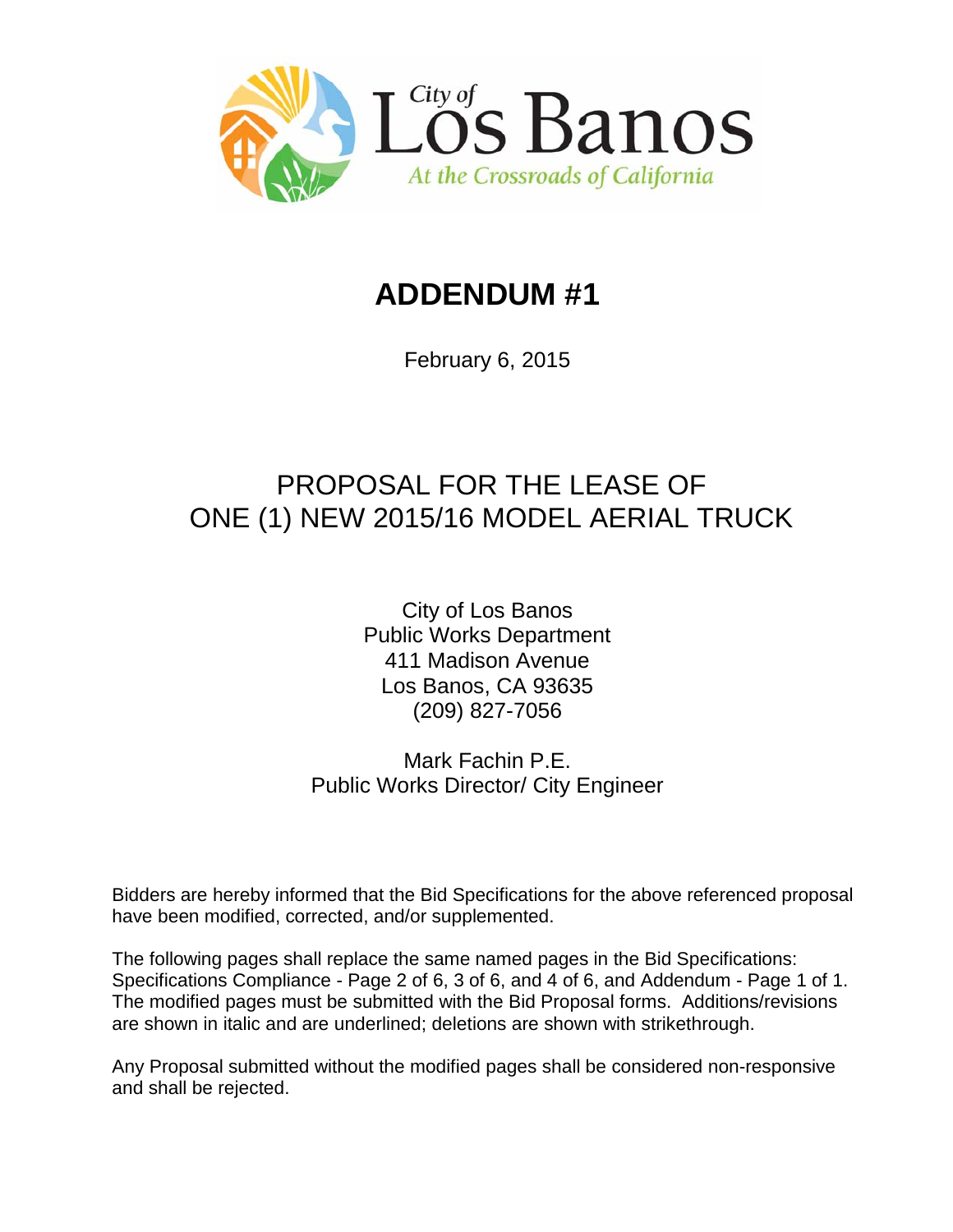**Yes No Each line item specification requires checking either the Yes or No box**

□ □ Bidder shall provide two operator instruction/safety/maintenance procedure manuals and/or DVD for the Aerial Truck and chassis.

 $\Box$   $\Box$  The successful bidder shall supply one each operator/parts/service manuals, one truck parts/service manual, one transmission parts/service manual for the Aerial truck. In addition, bidder shall supply one of all the above available manuals on a DVD (compact disk) if available.

### **TRUCK**

- □ □ 2015 or 2016 One (1) Ton Regular Cab DRW CC with flat bed 96 inch wide steel floor with removable 6 inch tall stake pocket panels. Bed length shall insure no platform overhang. Bed floor shall have anti-skid coating.
- $\Box$   $\Box$  Factory air conditioning, heating and defroster.
- □ □ Hot Shift PTO *to furnish the lift hydraulic power.*
- $\Box$   $\Box$  6.0 L (minimum) V-8 gas engine.
- $\Box$   $\Box$  5 Speed automatic transmission with overdrive.
- □ □ Four wheel anti-lock disc brakes.
- $\Box$   $\Box$  3 to 4 Upfitter switches.
- $\square$   $\square$  40/20/40 seat with fold down armrest/console.
- $\Box$   $\Box$  Vinyl floor covering and rubber floor mats with manufacturer's logo.
- $\Box$   $\Box$  Paint White.
- □ □ Cargo/Work Lamp.
- $\square$   $\square$  Intermittent windshield wipers.
- $\Box$   $\Box$  Fire extinguisher 5 lb ABC, mounted.
- $\Box$   $\Box$  Power windows and door locks.
- $\Box$   $\Box$  200 amp alternator.
- $\Box$   $\Box$  Mud flaps.
- $\Box$   $\Box$  Backup alarm installed to work with chassis reverse drive system.
- $\Box$   $\Box$  6 Tie down hooks per side and rear of bed.
- $\Box$   $\Box$  First aid kit, mounted (must meet DOT requirements for vehicle app).

#### **THIS PAGE MUST BE COMPLETED AND RETURNED WITH THE BID PROPOSAL**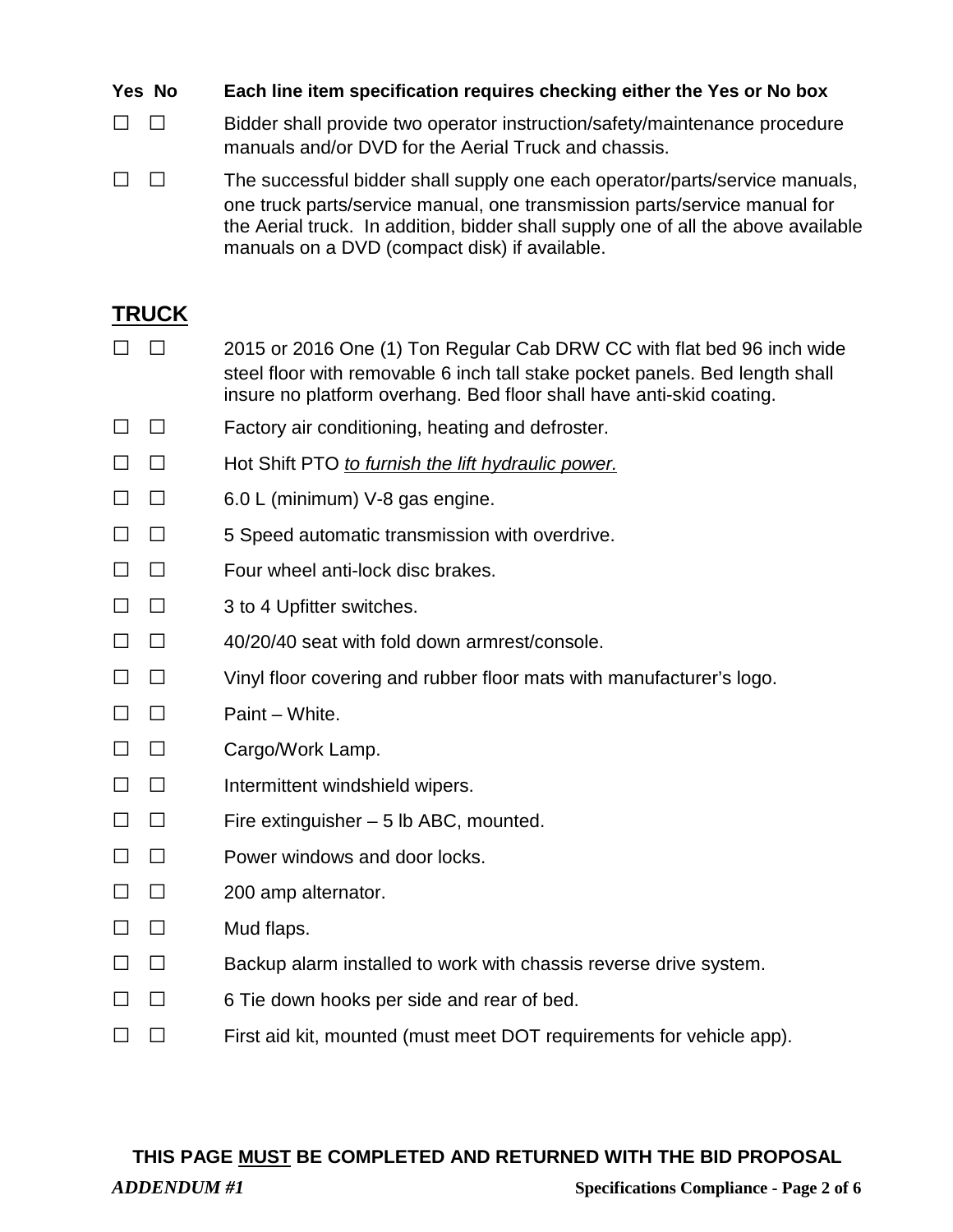## **Aerial Lift**

#### **SIDE MOUNT**

## **Yes No Each line item specification requires checking either the Yes or No box**  $\Box$   $\Box$  Non-insulated telescopic aerial device with a minimum platform height of 28.2 ft. (8.59 m). Working height shall be no less than 33.2 ft. (10.1 M).  $\Box$   $\Box$  Platform must be side mounted. Leveling is gravity actuated with hydraulic dampener, travel limit stops, and a spring loaded pin lock.  $\Box$   $\Box$  Horizontal Reach to be a minimum of 20.67 ft (6.3 m). □ □ Travel height not to exceed 9 feet (8.6M). Based *10 feet, based* on 31 inch frame height.

### **END MOUNT** *PLATFORM CAPACITY*

 $\Box$   $\Box$  Minimum platform capacity of 300 lbs (136 kg).

### **CONTROL SYSTEM**

- $\Box$   $\Box$  Upper control station includes switches that are recessed into the inner boom. A spring loaded master control switch is provided to prevent inadvertent operation. Boom function switches are self-centering, weather resistant, and are located in a logical sequence for the operator.
- $\Box$   $\Box$  The system pressure relief and the electric/hydraulic boom function valves are a single integrated system and mounted on the turret wing.
- $\Box$   $\Box$  Variable speed upper control system is designed as an integral part of the control valves. The inlet flow to the four way control valve is regulated from a no flow to maximum flow by a flow control valve. A rotational control knob regulates the speed of operation.
- $\Box$   $\Box$  Pedestal.
- $\Box$   $\Box$  The start/stop system has been designed so that the lift cannot be operated normally unless the power switch is activated and the truck ignition is in the "on" position. This feature makes it difficult for unauthorized individuals to operate the lift when the truck is locked. Start/stop controls are located at the upper and lower control stations.

### **OUTER/INNER BOOM ASSEMBLY**

- $\Box$   $\Box$  The major components of the outer/inner boom assembly include an outer boom, a telescoping inner boom, an extension cylinder, a hose carrier system, and slide pads mounted on the inner and outer boom.
- $\Box$   $\Box$  Outer boom is a 6 in. x 8 in. (152 mm x 203 mm) rectangular steel section.

#### **THIS PAGE MUST BE COMPLETED AND RETURNED WITH THE BID PROPOSAL**

*ADDENDUM #1* **Specifications Compliance - Page 3 of 6**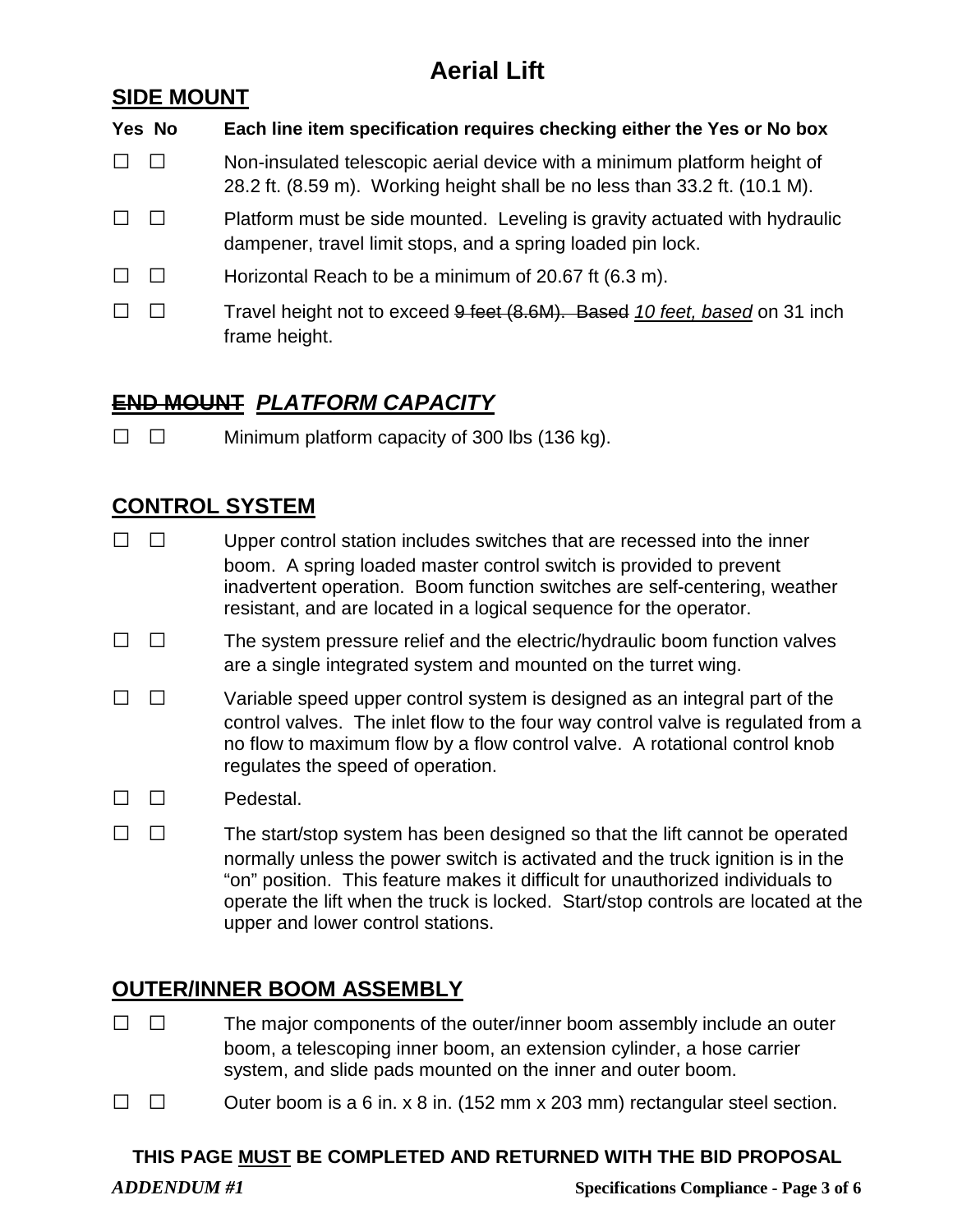| Yes No | Each line item specification requires checking either the Yes or No box                                                                                                                                                                                               |
|--------|-----------------------------------------------------------------------------------------------------------------------------------------------------------------------------------------------------------------------------------------------------------------------|
|        | The telescoping inner boom consists of a 5 in. x 7 in. (127 mm x 178 mm)<br>rectangular aluminum section. The inner boom does not have to be removed<br>to service the extension cylinder or slide pads.                                                              |
|        | Minimum Inner Boom Extension of 116 inches (2.95M).                                                                                                                                                                                                                   |
|        | Hydraulic extension cylinder with wear rings on the piston and end gland and<br>a holding valve mounted to the cylinder base. The hose carrier system is a<br>multi-link assembly with adequate space to carry hoses and wiring to the<br>upper control station.      |
|        | Ultra high molecular weight plastic slide pads mounted on the inner boom<br>can be changed without removing the inner boom. The outer boom side and<br>top slide pads are infinitely adjustable and the lower pad can be replaced<br>without removing the inner boom. |
|        | The telescoping outer/inner boom assembly articulates from 14 degrees<br>below horizontal to 74 degrees above horizontal. A double acting cylinder,<br>equipped with counter balance holding valves, provides boom elevation.                                         |
|        | A boom support cradle and a ratchet-type boom tie down strap are included.                                                                                                                                                                                            |

#### **TURRET/ROTATION**

- $\Box$   $\Box$  The turret wings are 1/2 inch (13 mm) thick steel plate. A steel tube is welded between the turret wings to support the boom cylinder and provides rigidity.
- $\Box$   $\Box$  The turret plate is machined flat to support the rotation bearing. A bearing cover is provided to prevent material from interfering with lift rotation.
- $\Box$   $\Box$  Rotation is 360 degrees non-continuous with an electric limit switch to prevent hose and wiring binding.
- $\Box$   $\Box$  Continuous unrestricted rotation. A 20 pass collector ring and hydraulic collector assembly provide the path for hydraulic oil and electric signals from the pedestal to turret.
- $\Box$   $\Box$  Rotation is accomplished by a hydraulically driven worm and spur gear and a shear-ball rotation bearing. An adjustment screw is provided to adjust pinion and rotation gear clearances.
- $\Box$   $\Box$  The critical bolts holding the lift to the rotation bearing and the rotation bearing to the pedestal exceed SAE grade 8 specifications. These critical bolts are Torque Seal Marked to provide a quick means to inspect for loosening.

#### **THIS PAGE MUST BE COMPLETED AND RETURNED WITH THE BID PROPOSAL**